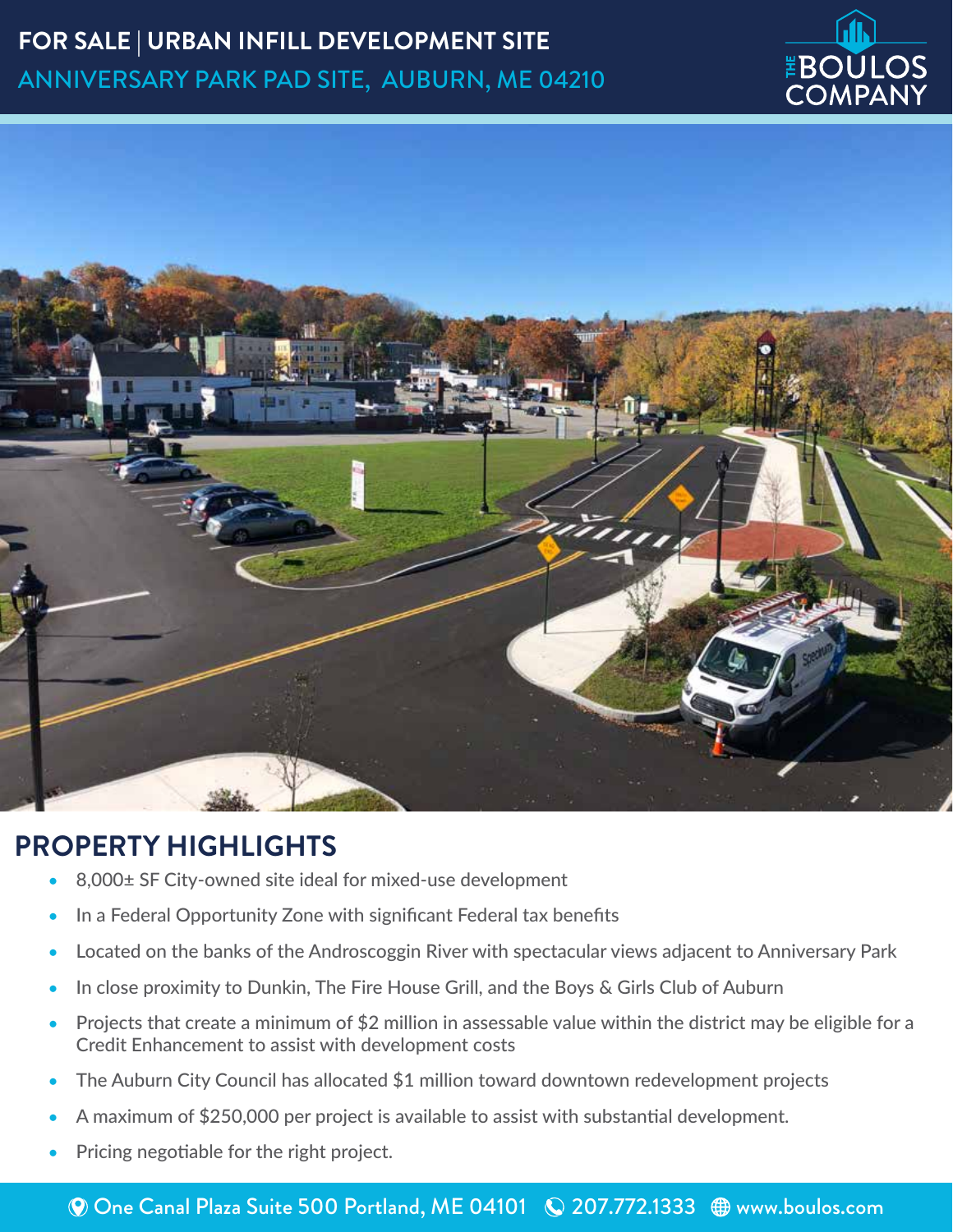

#### **PROPERTY DETAILS**

| <b>OWNER</b>      | City of Auburn                                                                                           |
|-------------------|----------------------------------------------------------------------------------------------------------|
| <b>LOT SIZE</b>   | $8,000 \pm 5F (0.18 \pm A, \text{cres})$                                                                 |
| <b>PARKING</b>    | Public parking available nearby                                                                          |
| <b>ZONING</b>     | T-5.1 - Downtown Traditional Center. Flexible urban form based code to<br>maximize development potential |
| <b>UTILITIES</b>  | Public water/sewer at street                                                                             |
| <b>SALE PRICE</b> | See Broker for Incentive Pricing                                                                         |

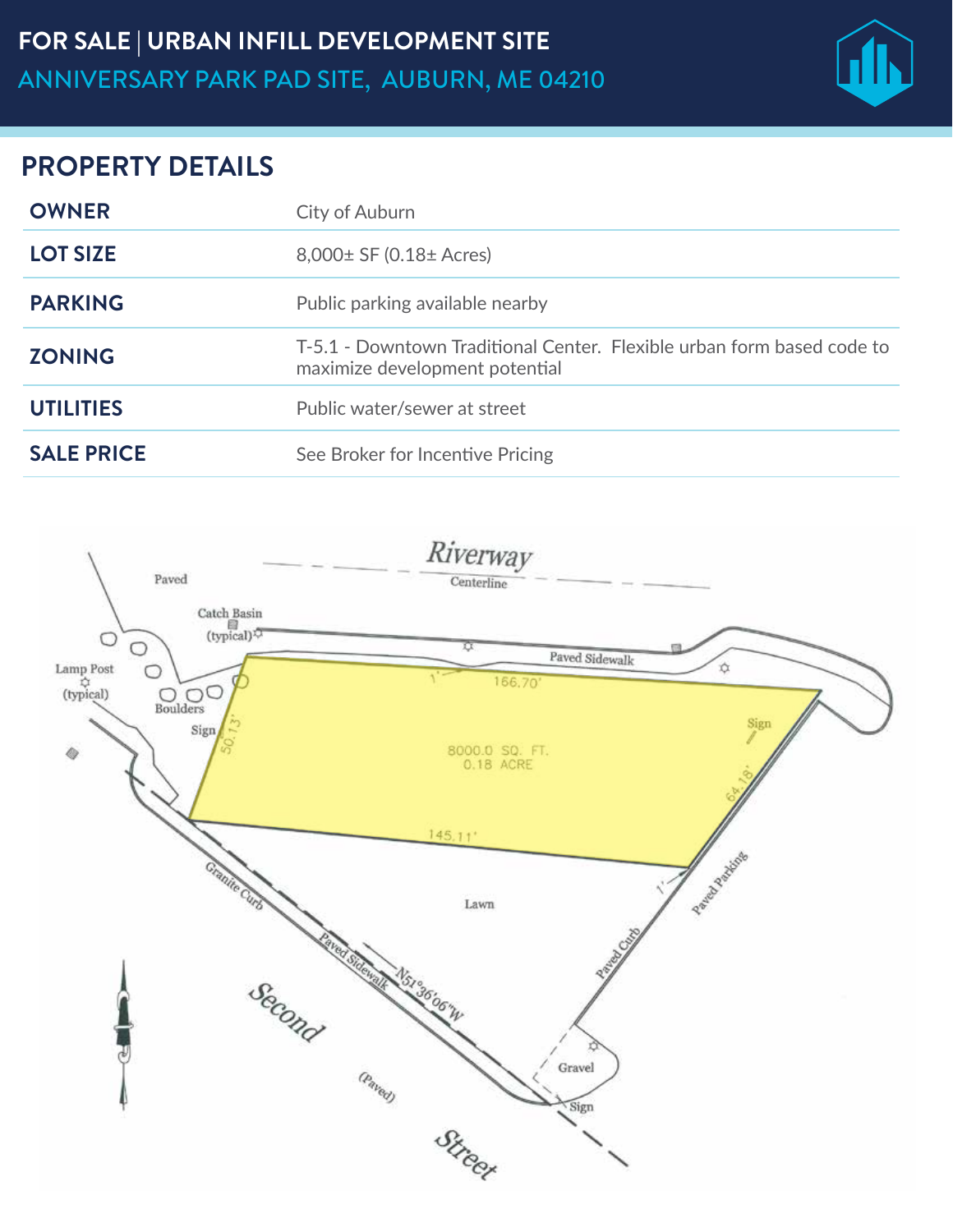

## **AUBURN VILLAGE CENTER REDEVELOPMENT PLAN**